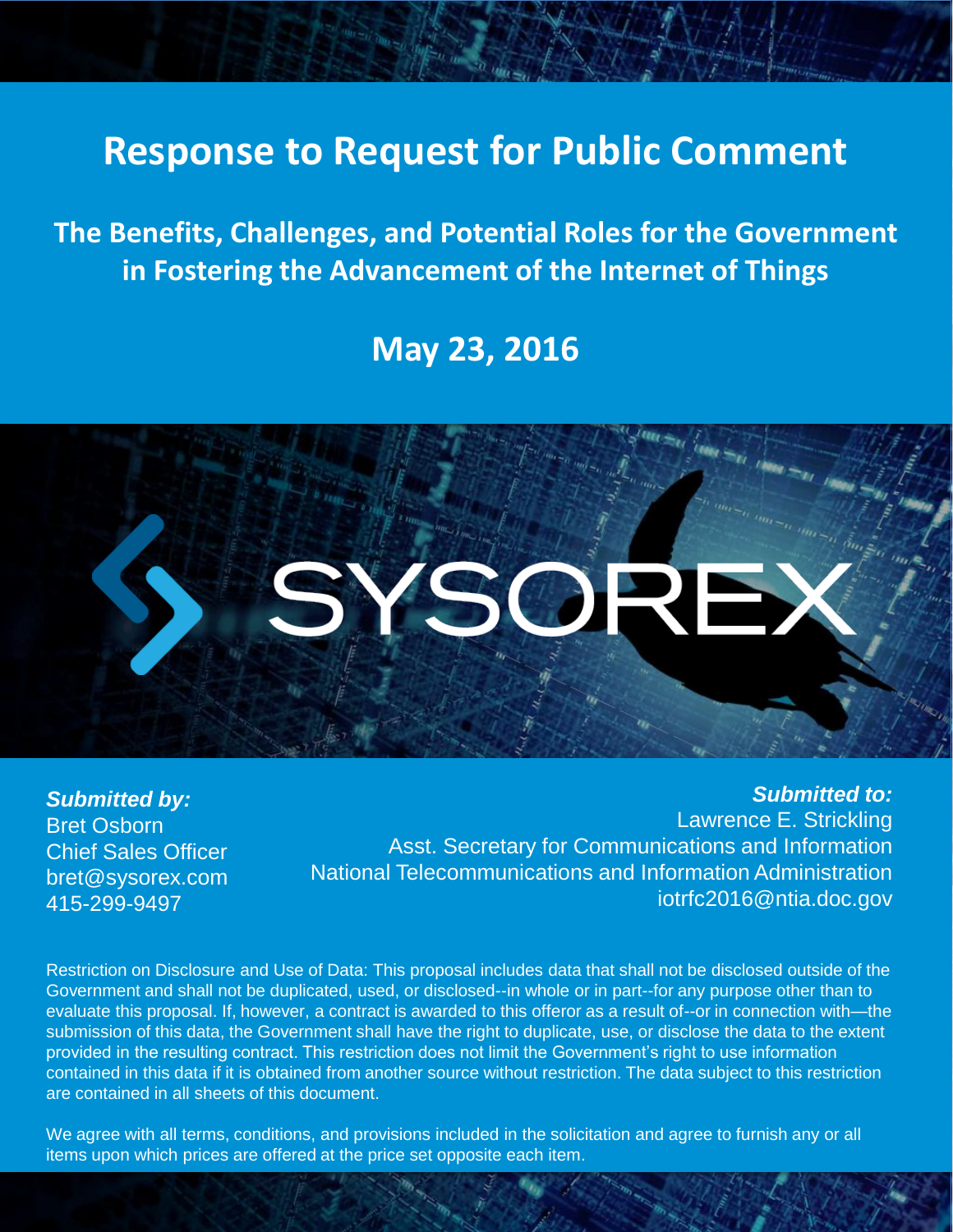

#### **1 Introduction**

**Sysorex USA (Sysorex)**, a developer of high-performance analytics solutions and leading real-time locationing and positioning sensors and systems, offers a variety of products and services that have tremendous potential to help the Department of Commerce and its subsidiary organizations implement Internet of Things (IoT)-based technologies into various levels of operation.

Our experts possess decades of cumulative experience developing and managing the most cutting-edge solutions in the field, and would be able to offer extensive consulting regarding opportunities and risks of implementation of IoT solutions. This response will serve to inform the Department of Commerce in both of these areas – potential upsides of IoT, and risk factors that the Department should consider in making IoT procurements.

We would be happy to schedule a meeting between our technical and management personnel and Department of Commerce stakeholders at your earliest convenience to discuss the possibilities and risks posed by the implementation of IoT-based technologies.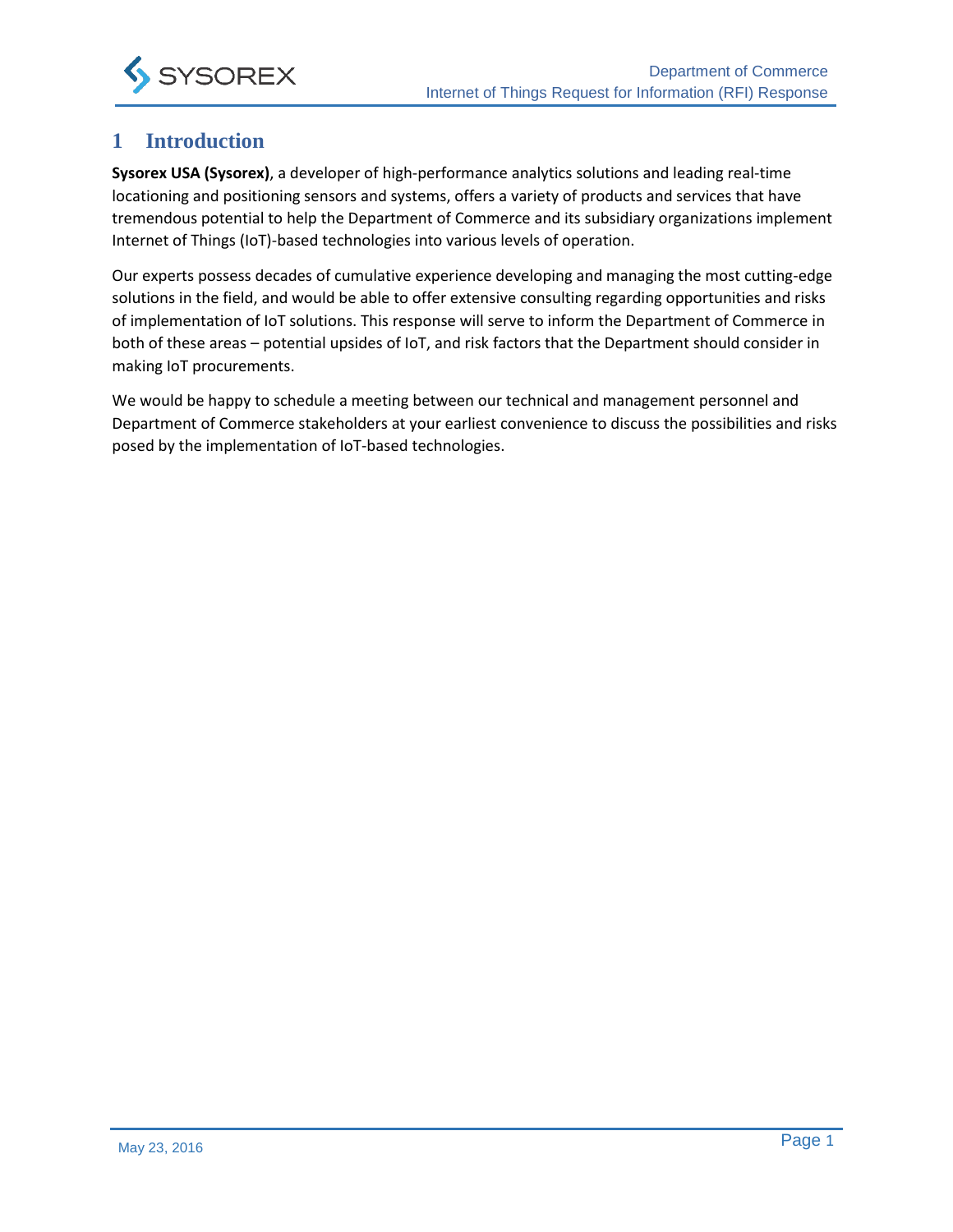

#### **2 How can Sysorex help the Department of Commerce benefit from advancements in IoT?**

The Department of Commerce stands to benefit greatly as a whole by intelligently leveraging IoT-based solutions across all levels of activity. The ability to pre-process, filter, and reduce data, and subsequently perform distributed analytics, can allow the Department to carry out rapid and reliable collection and analysis of information. Our organization is eager to help the Department realize new efficiencies and advantages on functional, cost, and schedule fronts. We know this is possible through the incorporation of real-time data collection and analytics capabilities – ideally without the need to reach back to a data center – across the spectrum of all of the Department's efforts.

Sysorex will soon release its AirPatrol 4000SE line, which will have the ability to detect programmable frequency ranges from 300 – 2600MHz. These sensors are able to detect the presence of authorized and unauthorized mobile communication devices of all kinds. Data gathered from these sensors could be combined with the spectrum analytics capabilities from our LightMiner High-Performance Analytics Platform, giving Department of Commerce the ability to perform supercomputer-level data analytics in real time. We would bring the Department of Commerce / National Institute of Standards and Technology (NIST) and its reference architecture over a decade of experience deploying radio frequency (RF) intrusion detection systems, also known as wireless IDS, along with our high-powered data analytics capabilities.

Our solution is unique in the marketplace because it detects and monitors intrusions based on the RF spectrum, as opposed to most other solutions which are based on wire. Our products passively detect intrusion while other systems rely on access to connection or connection to access. Sysorex's passive sensor systems detect and display an intrusion in real time.

Sysorex's AirPatrol IoT solutions may also be utilized by Department of Commerce and its sub-agencies for purposes beyond the detection of wanted and unwanted devices and frequencies. With regards to the Department's economic development administrations, our product is being used in commercial deployments to help companies understand everything from logistics to employee optimization to customer journey.

For example, in hospitals, our systems are used to automatically track RF-emitting electronic devices throughout the entire facility – devices of all makes and models. In hospitals, our unified, real-time tracking system monitors tens of millions of devices from crash carts to pulse oximeters providing instant logistical analysis of the location and activity of any object at any time.

For customer journeys, malls and airports have begun to deploy our product to understand all kinds of statistics, such as dwelling figures, football statistics, the amount of time people have to wait in line, or whether or not their journey takes them in and out of restricted areas. Companies of all kinds implement AirPatrol as self-insured products to ensure that visitors are not in sensitive spaces without proper escort.

In every office building, airport, or mall where Sysorex's AirPatrol solution has been deployed, it has been used in optimizing logistics and protecting intellectual property. With reference to optimizing logistics, building owners can make determinations about all kinds of information that have a direct effect on quality of services – for example: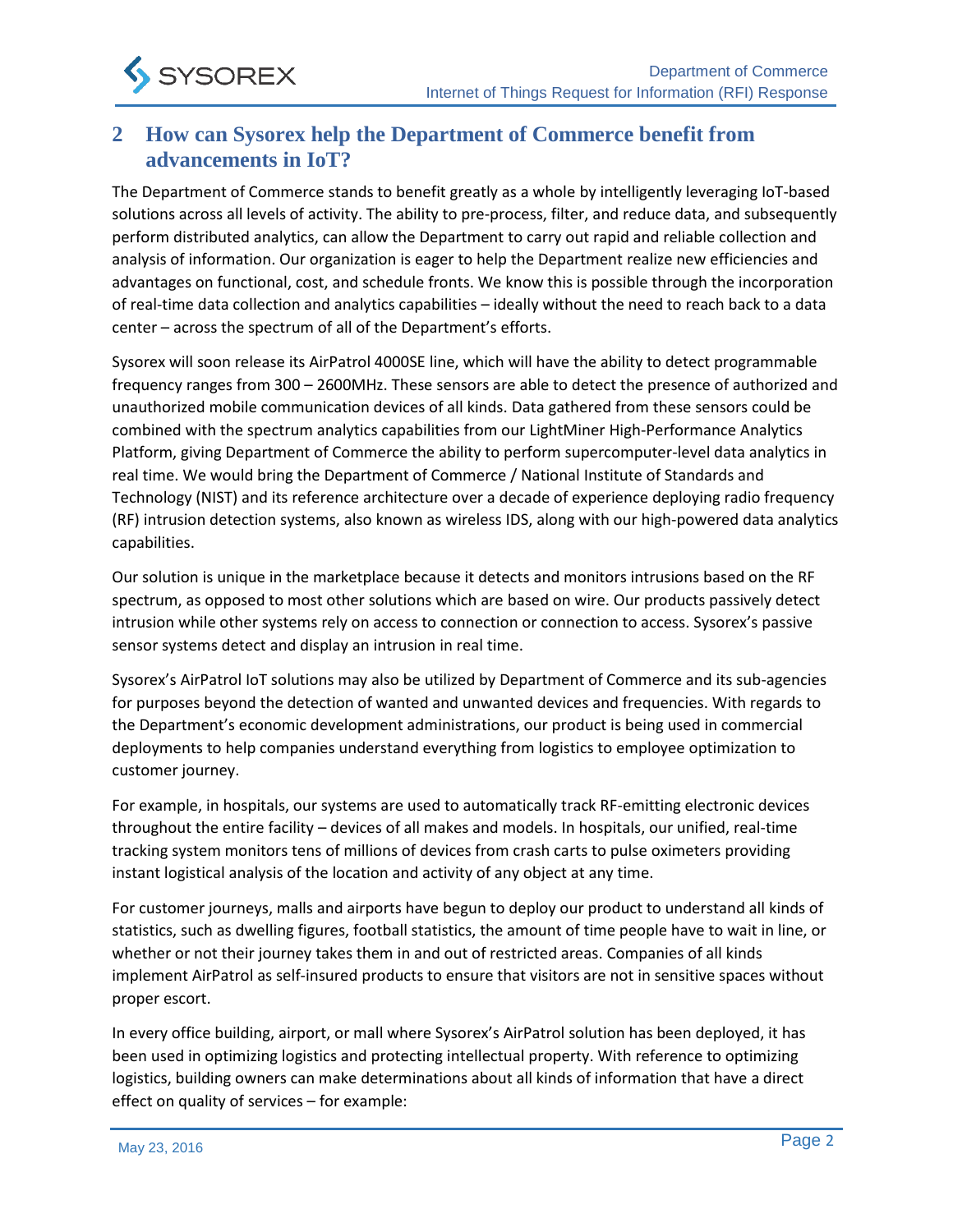

- Did a janitor make it to a rest room, and how much time did he or she spend there?
- Is a security guard properly walking his or her routes?

Our product can be harnessed to direct security personnel straight to the point of an intrusion when a breach is detected, or to produce monthly reports on how long employees spend performing their responsibilities. AirPatrol can be deployed in conjunction with mobile device management technologies to automatically enable or disable services on end-point devices that could be used to circumvent physical security measures.

A large shoe manufacturer can serve as an effective example of a case in which Sysorex's AirPatrol product could be implemented to potentially save an organization hundreds of millions of dollars on return on investment. When a famous basketball player has a shoe designed under his name, the estimated value of the line could be anywhere from \$500 million to \$1 billion. If pictures of the shoe leak on the internet prior to its official release, the value of the line could top out at \$100-150 million.

Sysorex's AirPatrol product can disable cameras on end point devices in sensitive facilities such as a shoe manufacturer to stop the leaking of intellectual property. Our product can disable any service on any end point device. Sysorex would be happy to meet with Department of Commerce to discuss these capabilities in greater detail.

Sysorex's AirPatrol product is the only solution in the world that can track encrypted packets across spectrum and through a physical space. While we have not yet filed any patents for these algorithms, we have over 50 pending, unique items that we would consider filing and would be interested in discussing with the U.S. Patent and Trade Office (PTO).